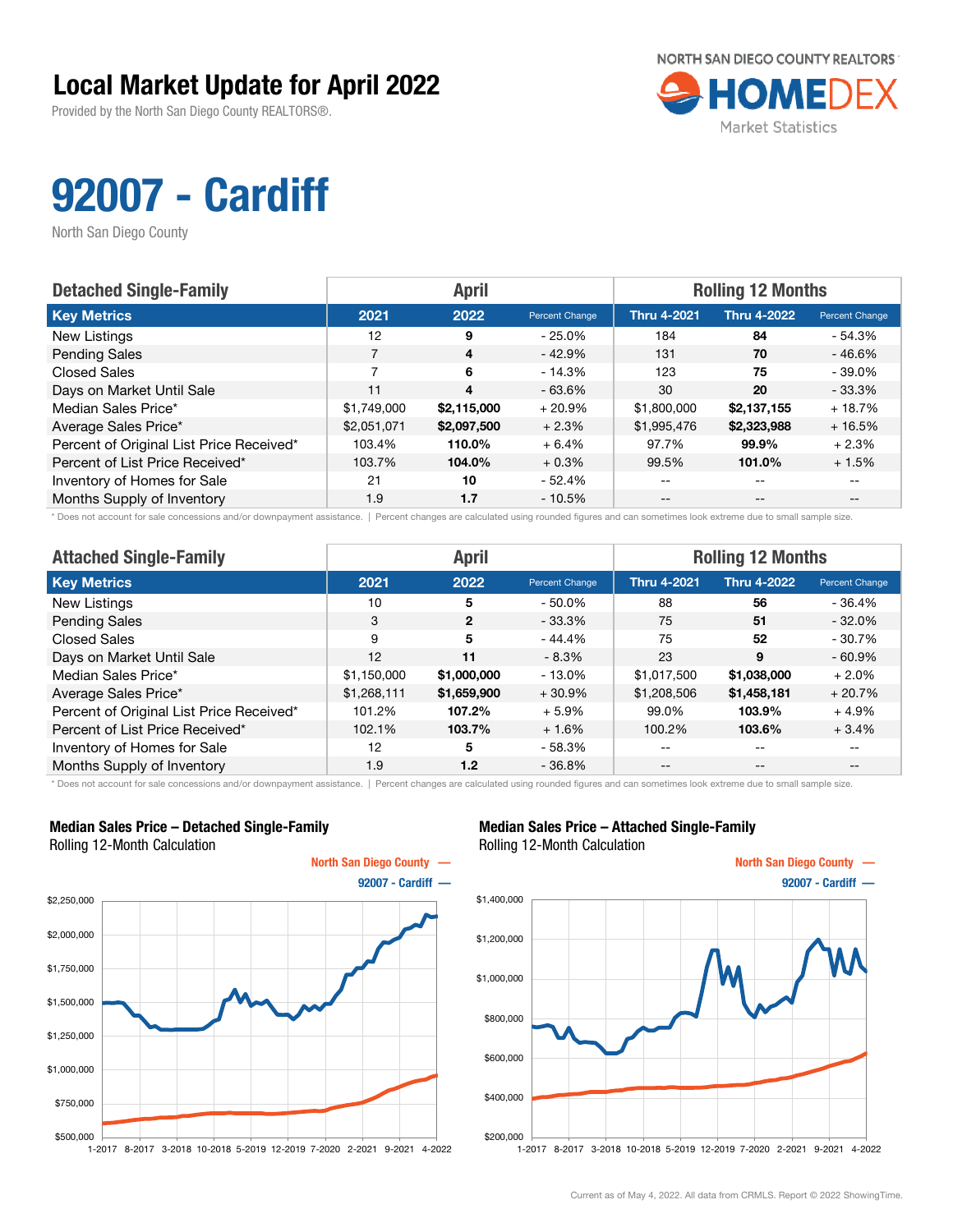Provided by the North San Diego County REALTORS®.



# 92008 - Carlsbad

North San Diego County

| <b>Detached Single-Family</b>            |             | <b>April</b> |                | <b>Rolling 12 Months</b> |                    |                       |  |
|------------------------------------------|-------------|--------------|----------------|--------------------------|--------------------|-----------------------|--|
| <b>Key Metrics</b>                       | 2021        | 2022         | Percent Change | <b>Thru 4-2021</b>       | <b>Thru 4-2022</b> | <b>Percent Change</b> |  |
| New Listings                             | 35          | 17           | - 51.4%        | 361                      | 238                | $-34.1%$              |  |
| <b>Pending Sales</b>                     | 23          | 14           | $-39.1%$       | 277                      | 223                | $-19.5%$              |  |
| <b>Closed Sales</b>                      | 26          | 16           | $-38.5%$       | 264                      | 240                | $-9.1%$               |  |
| Days on Market Until Sale                | 34          | 18           | $-47.1%$       | 25                       | 18                 | $-28.0%$              |  |
| Median Sales Price*                      | \$1,323,000 | \$1,902,500  | $+43.8%$       | \$1,180,750              | \$1,500,000        | $+27.0%$              |  |
| Average Sales Price*                     | \$1,559,786 | \$2,334,063  | $+49.6%$       | \$1,386,570              | \$1,678,472        | $+21.1%$              |  |
| Percent of Original List Price Received* | 102.8%      | 105.7%       | $+2.8%$        | 99.0%                    | 103.1%             | $+4.1%$               |  |
| Percent of List Price Received*          | 102.7%      | 105.5%       | $+2.7%$        | 99.8%                    | 103.3%             | $+3.5%$               |  |
| Inventory of Homes for Sale              | 49          | 19           | $-61.2%$       | --                       | --                 |                       |  |
| Months Supply of Inventory               | 2.1         | 1.0          | $-52.4%$       | $- -$                    | $-$                | $- -$                 |  |

\* Does not account for sale concessions and/or downpayment assistance. | Percent changes are calculated using rounded figures and can sometimes look extreme due to small sample size.

| <b>Attached Single-Family</b>            |             | <b>April</b> |                | <b>Rolling 12 Months</b> |                    |                |  |
|------------------------------------------|-------------|--------------|----------------|--------------------------|--------------------|----------------|--|
| <b>Key Metrics</b>                       | 2021        | 2022         | Percent Change | <b>Thru 4-2021</b>       | <b>Thru 4-2022</b> | Percent Change |  |
| New Listings                             | 15          | 8            | $-46.7%$       | 185                      | 156                | $-15.7\%$      |  |
| <b>Pending Sales</b>                     | 16          |              | $-56.3%$       | 148                      | 134                | $-9.5\%$       |  |
| <b>Closed Sales</b>                      | 17          | 9            | $-47.1%$       | 144                      | 134                | $-6.9\%$       |  |
| Days on Market Until Sale                | 26          | 28           | $+7.7%$        | 45                       | 20                 | $-55.6%$       |  |
| Median Sales Price*                      | \$1,000,000 | \$990,000    | $-1.0%$        | \$775,000                | \$934,500          | $+20.6%$       |  |
| Average Sales Price*                     | \$1,119,176 | \$1,081,778  | $-3.3\%$       | \$911,942                | \$1,198,192        | $+31.4%$       |  |
| Percent of Original List Price Received* | 100.2%      | 103.1%       | $+2.9%$        | 98.4%                    | 102.8%             | $+4.5%$        |  |
| Percent of List Price Received*          | 101.2%      | 100.7%       | $-0.5\%$       | 99.4%                    | 102.7%             | $+3.3%$        |  |
| Inventory of Homes for Sale              | 26          | 17           | $-34.6%$       | --                       | $- -$              | $- -$          |  |
| Months Supply of Inventory               | 2.1         | 1.5          | $-28.6%$       | $- -$                    | $- -$              | --             |  |

\* Does not account for sale concessions and/or downpayment assistance. | Percent changes are calculated using rounded figures and can sometimes look extreme due to small sample size.

### Median Sales Price – Detached Single-Family Rolling 12-Month Calculation



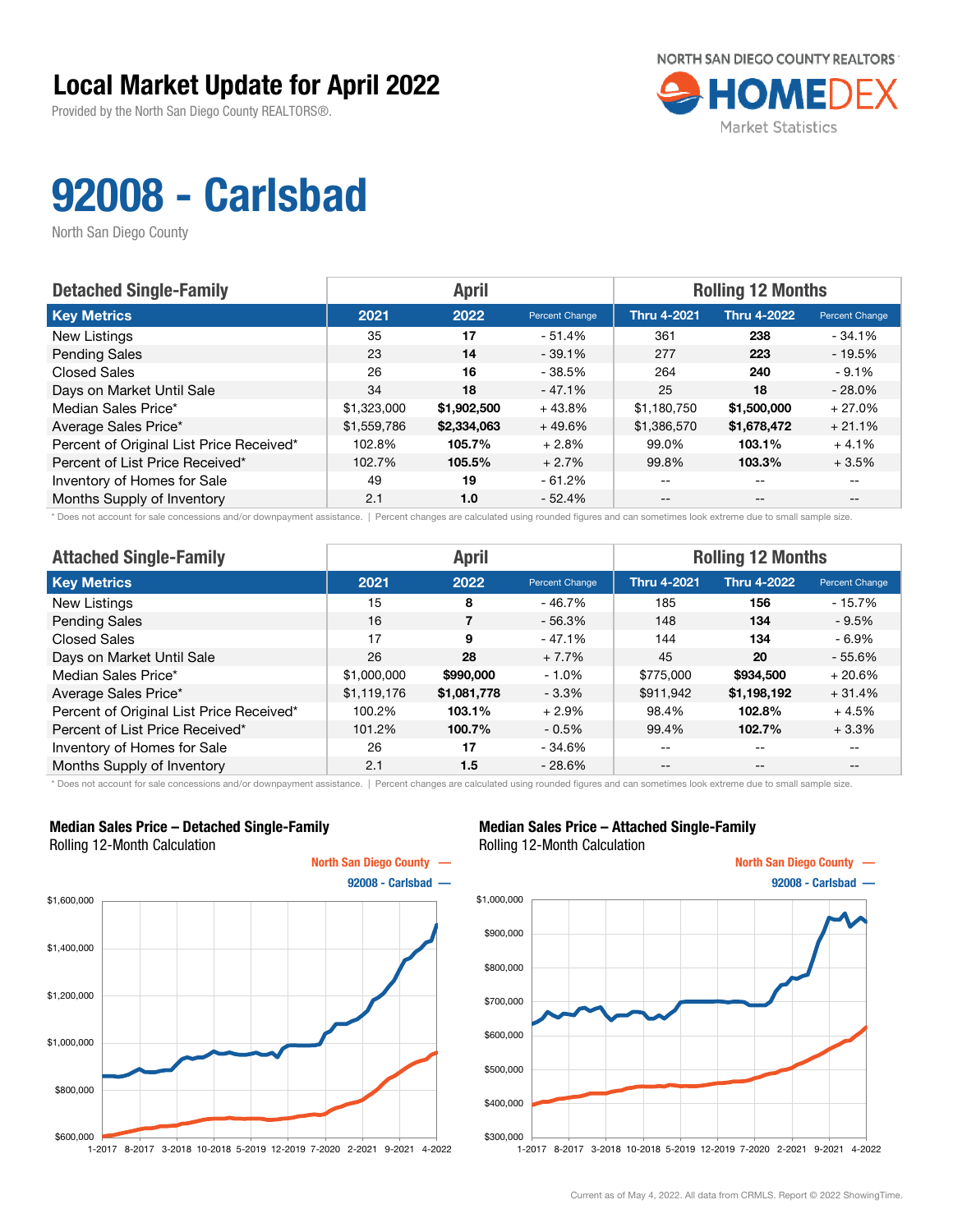Provided by the North San Diego County REALTORS®.



# 92009 - Carlsbad

North San Diego County

| <b>Detached Single-Family</b>            |             | <b>April</b> |                | <b>Rolling 12 Months</b> |                    |                       |  |
|------------------------------------------|-------------|--------------|----------------|--------------------------|--------------------|-----------------------|--|
| <b>Key Metrics</b>                       | 2021        | 2022         | Percent Change | <b>Thru 4-2021</b>       | <b>Thru 4-2022</b> | <b>Percent Change</b> |  |
| New Listings                             | 73          | 44           | $-39.7\%$      | 731                      | 474                | $-35.2%$              |  |
| <b>Pending Sales</b>                     | 61          | 31           | $-49.2\%$      | 644                      | 431                | $-33.1%$              |  |
| <b>Closed Sales</b>                      | 76          | 31           | $-59.2\%$      | 616                      | 452                | $-26.6%$              |  |
| Days on Market Until Sale                | 7           | 7            | $0.0\%$        | 18                       | 11                 | $-38.9%$              |  |
| Median Sales Price*                      | \$1,412,500 | \$2,060,000  | $+45.8%$       | \$1,205,000              | \$1,650,000        | $+36.9%$              |  |
| Average Sales Price*                     | \$1,480,468 | \$2,156,068  | $+45.6%$       | \$1,259,288              | \$1,707,043        | $+35.6%$              |  |
| Percent of Original List Price Received* | 107.3%      | 112.8%       | $+5.1%$        | 101.0%                   | 106.0%             | $+5.0\%$              |  |
| Percent of List Price Received*          | 106.1%      | 112.8%       | $+6.3%$        | 101.3%                   | 105.8%             | $+4.4%$               |  |
| Inventory of Homes for Sale              | 75          | 23           | - 69.3%        | --                       | --                 |                       |  |
| Months Supply of Inventory               | 1.4         | 0.6          | $-57.1%$       | $- -$                    | $-$                | $- -$                 |  |

\* Does not account for sale concessions and/or downpayment assistance. | Percent changes are calculated using rounded figures and can sometimes look extreme due to small sample size.

| <b>Attached Single-Family</b>            |           | <b>April</b> |                       | <b>Rolling 12 Months</b> |                    |                |  |
|------------------------------------------|-----------|--------------|-----------------------|--------------------------|--------------------|----------------|--|
| <b>Key Metrics</b>                       | 2021      | 2022         | <b>Percent Change</b> | <b>Thru 4-2021</b>       | <b>Thru 4-2022</b> | Percent Change |  |
| New Listings                             | 34        | 36           | $+5.9%$               | 358                      | 336                | $-6.1%$        |  |
| <b>Pending Sales</b>                     | 27        | 29           | $+7.4%$               | 337                      | 315                | $-6.5%$        |  |
| Closed Sales                             | 34        | 27           | $-20.6%$              | 323                      | 311                | - 3.7%         |  |
| Days on Market Until Sale                | 12        | 13           | $+8.3%$               | 24                       | 14                 | $-41.7%$       |  |
| Median Sales Price*                      | \$597,000 | \$840,000    | $+40.7%$              | \$550,000                | \$700,000          | $+27.3%$       |  |
| Average Sales Price*                     | \$621,245 | \$885,517    | $+42.5%$              | \$590,266                | \$750,664          | $+27.2%$       |  |
| Percent of Original List Price Received* | 103.3%    | 108.6%       | $+5.1%$               | 100.1%                   | 103.8%             | $+3.7%$        |  |
| Percent of List Price Received*          | 103.7%    | 106.8%       | $+3.0%$               | 100.3%                   | 103.6%             | $+3.3%$        |  |
| Inventory of Homes for Sale              | 36        | 19           | $-47.2%$              | --                       | $- -$              | $- -$          |  |
| Months Supply of Inventory               | 1.3       | 0.7          | $-46.2%$              | --                       | $\qquad \qquad -$  | $- -$          |  |

\* Does not account for sale concessions and/or downpayment assistance. | Percent changes are calculated using rounded figures and can sometimes look extreme due to small sample size.

#### Median Sales Price – Detached Single-Family Rolling 12-Month Calculation



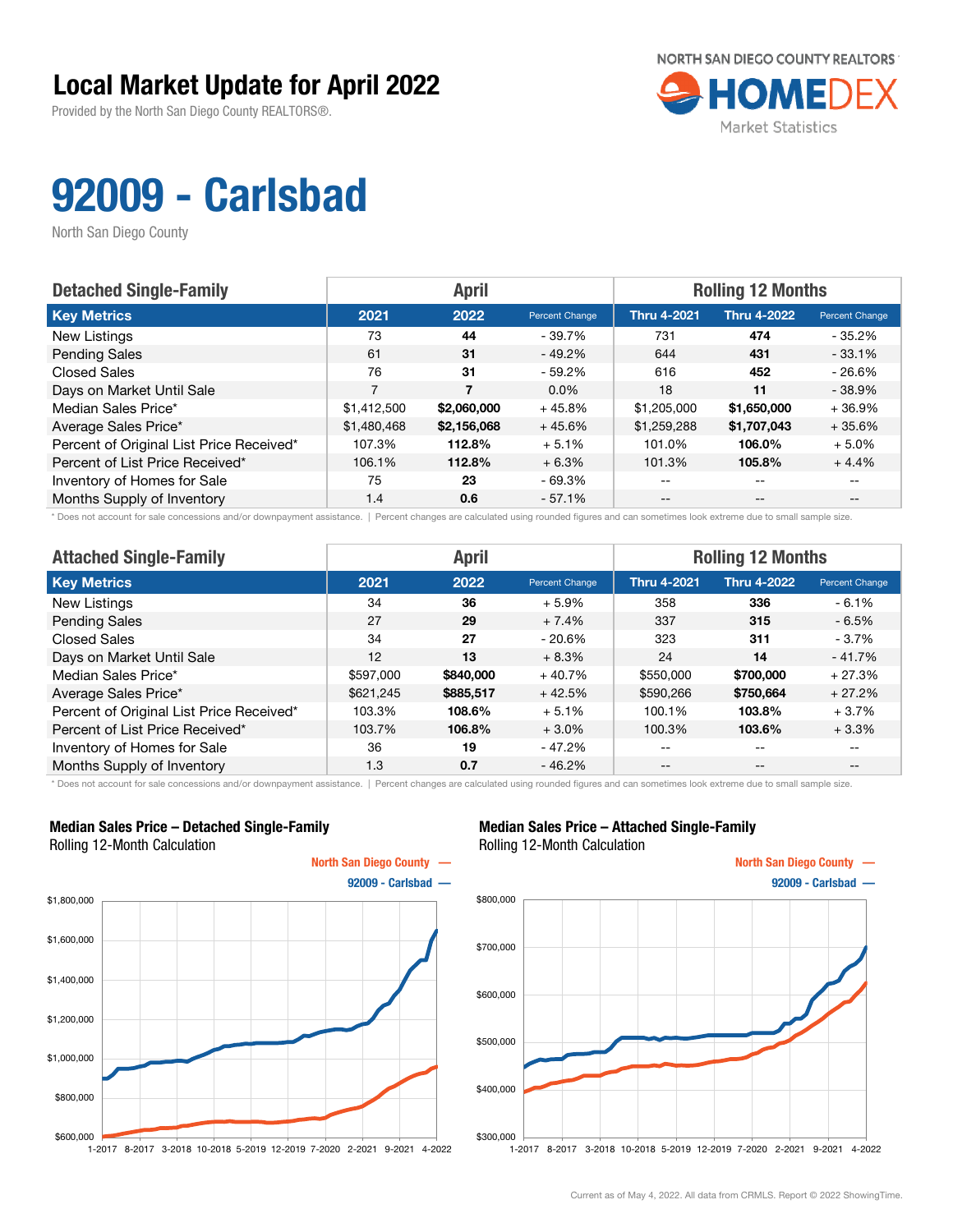Provided by the North San Diego County REALTORS®.



# 92010 - Carlsbad

North San Diego County

| <b>Detached Single-Family</b>            |             | <b>April</b> |                | <b>Rolling 12 Months</b> |                    |                |  |
|------------------------------------------|-------------|--------------|----------------|--------------------------|--------------------|----------------|--|
| <b>Key Metrics</b>                       | 2021        | 2022         | Percent Change | <b>Thru 4-2021</b>       | <b>Thru 4-2022</b> | Percent Change |  |
| New Listings                             | 16          | 23           | $+43.8%$       | 197                      | 201                | $+2.0%$        |  |
| <b>Pending Sales</b>                     | 17          | 17           | $0.0\%$        | 185                      | 183                | $-1.1%$        |  |
| <b>Closed Sales</b>                      | 13          | 9            | $-30.8\%$      | 183                      | 183                | $0.0\%$        |  |
| Days on Market Until Sale                | 14          | 5            | $-64.3%$       | 21                       | 11                 | $-47.6%$       |  |
| Median Sales Price*                      | \$1,000,000 | \$1,570,000  | $+57.0%$       | \$890,000                | \$1,180,000        | $+32.6%$       |  |
| Average Sales Price*                     | \$1,222,038 | \$1,765,556  | $+44.5%$       | \$917,938                | \$1,136,954        | $+23.9%$       |  |
| Percent of Original List Price Received* | 105.3%      | 116.2%       | $+10.4%$       | 100.4%                   | 105.1%             | $+4.7%$        |  |
| Percent of List Price Received*          | 104.6%      | 114.7%       | $+9.7%$        | 100.5%                   | 105.3%             | $+4.8%$        |  |
| Inventory of Homes for Sale              | 12          | 12           | $0.0\%$        | $- -$                    | $-$                |                |  |
| Months Supply of Inventory               | 0.8         | 0.8          | $0.0\%$        | $- -$                    | $- -$              |                |  |

\* Does not account for sale concessions and/or downpayment assistance. | Percent changes are calculated using rounded figures and can sometimes look extreme due to small sample size.

| <b>Attached Single-Family</b>            |                | <b>April</b> |                | <b>Rolling 12 Months</b> |                    |                |  |
|------------------------------------------|----------------|--------------|----------------|--------------------------|--------------------|----------------|--|
| <b>Key Metrics</b>                       | 2021           | 2022         | Percent Change | <b>Thru 4-2021</b>       | <b>Thru 4-2022</b> | Percent Change |  |
| New Listings                             | 5              | 2            | $-60.0\%$      | 109                      | 89                 | $-18.3%$       |  |
| <b>Pending Sales</b>                     | 6              | 4            | $-33.3%$       | 109                      | 81                 | $-25.7%$       |  |
| Closed Sales                             | 10             | 5            | $-50.0\%$      | 112                      | 80                 | $-28.6%$       |  |
| Days on Market Until Sale                | $\overline{4}$ | 17           | $+325.0%$      | 15                       | 10                 | $-33.3%$       |  |
| Median Sales Price*                      | \$692,500      | \$945,000    | $+36.5%$       | \$610,000                | \$736,500          | $+20.7%$       |  |
| Average Sales Price*                     | \$668,200      | \$881,000    | $+31.8%$       | \$608,739                | \$741,938          | $+21.9%$       |  |
| Percent of Original List Price Received* | 104.8%         | 106.1%       | $+1.2%$        | 100.3%                   | 104.5%             | $+4.2%$        |  |
| Percent of List Price Received*          | 103.5%         | 101.8%       | $-1.6%$        | 100.6%                   | 104.4%             | $+3.8%$        |  |
| Inventory of Homes for Sale              | 4              | $\Omega$     | $-100.0\%$     | --                       | $- -$              | $- -$          |  |
| Months Supply of Inventory               | 0.4            | 0.0          | $-100.0\%$     | $- -$                    | $- -$              | $- -$          |  |

\* Does not account for sale concessions and/or downpayment assistance. | Percent changes are calculated using rounded figures and can sometimes look extreme due to small sample size.

### Median Sales Price – Detached Single-Family Rolling 12-Month Calculation



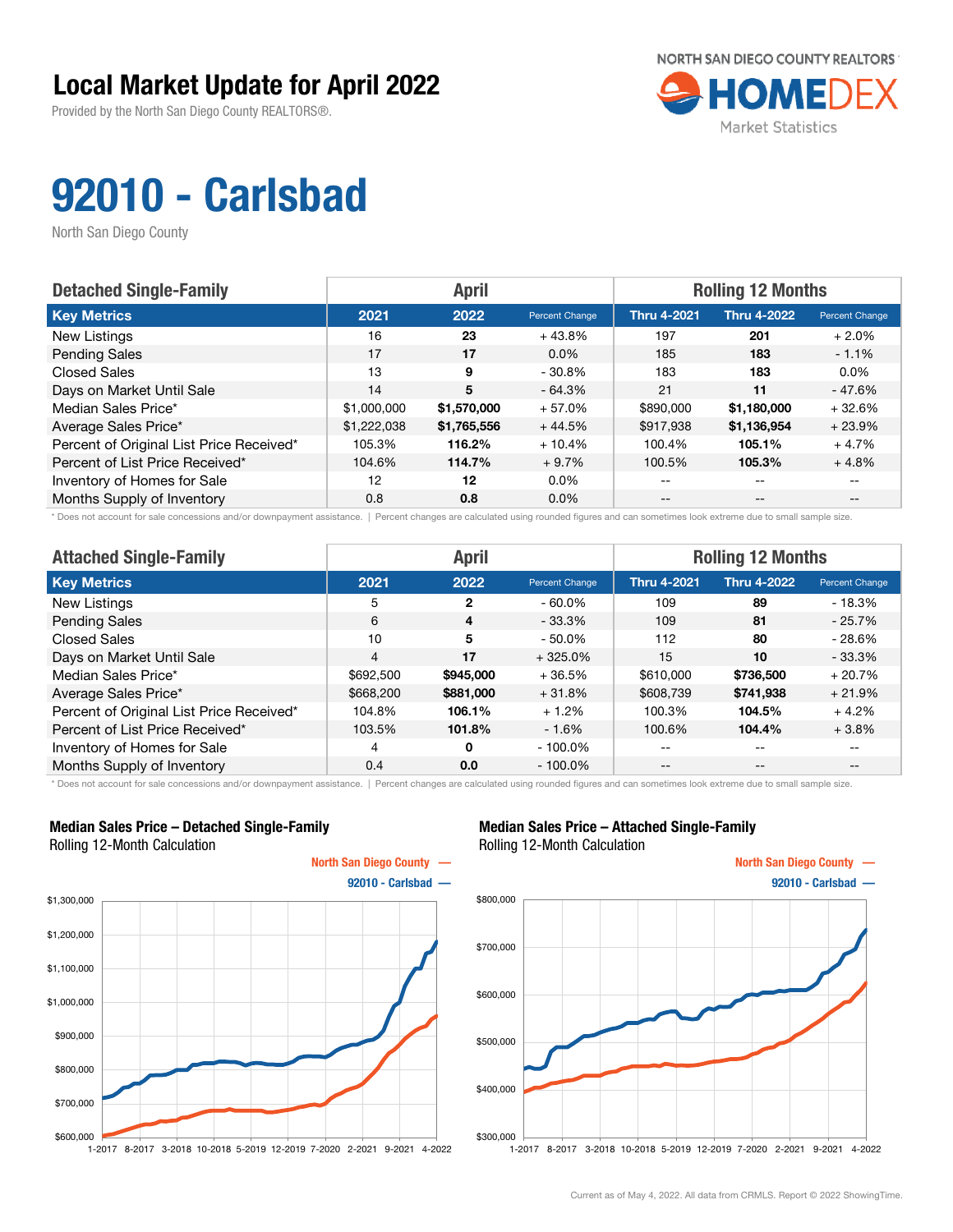Provided by the North San Diego County REALTORS®.



# 92011 - Carlsbad

North San Diego County

| <b>Detached Single-Family</b>            |             | <b>April</b> |                | <b>Rolling 12 Months</b> |                    |                |  |
|------------------------------------------|-------------|--------------|----------------|--------------------------|--------------------|----------------|--|
| <b>Key Metrics</b>                       | 2021        | 2022         | Percent Change | <b>Thru 4-2021</b>       | <b>Thru 4-2022</b> | Percent Change |  |
| New Listings                             | 29          | 19           | - 34.5%        | 388                      | 248                | $-36.1%$       |  |
| <b>Pending Sales</b>                     | 15          | 12           | $-20.0\%$      | 350                      | 223                | $-36.3%$       |  |
| <b>Closed Sales</b>                      | 21          | 18           | $-14.3%$       | 347                      | 226                | $-34.9%$       |  |
| Days on Market Until Sale                | 21          | 12           | $-42.9%$       | 28                       | 16                 | $-42.9%$       |  |
| Median Sales Price*                      | \$1,665,000 | \$1,550,000  | $-6.9\%$       | \$1,145,000              | \$1,500,000        | $+31.0%$       |  |
| Average Sales Price*                     | \$1,425,848 | \$1,648,444  | $+15.6%$       | \$1,098,033              | \$1,459,877        | $+33.0%$       |  |
| Percent of Original List Price Received* | 99.9%       | 110.7%       | $+10.8%$       | 97.7%                    | 104.7%             | $+7.2%$        |  |
| Percent of List Price Received*          | 101.2%      | 111.0%       | $+9.7%$        | 99.0%                    | 104.4%             | $+5.5%$        |  |
| Inventory of Homes for Sale              | 36          | 16           | - 55.6%        | $- -$                    | $\qquad \qquad -$  |                |  |
| Months Supply of Inventory               | 1.2         | 0.9          | $-25.0%$       | $- -$                    | $- -$              |                |  |

\* Does not account for sale concessions and/or downpayment assistance. | Percent changes are calculated using rounded figures and can sometimes look extreme due to small sample size.

| <b>Attached Single-Family</b>            |                | <b>April</b> |                | <b>Rolling 12 Months</b> |                    |                |  |
|------------------------------------------|----------------|--------------|----------------|--------------------------|--------------------|----------------|--|
| <b>Key Metrics</b>                       | 2021           | 2022         | Percent Change | <b>Thru 4-2021</b>       | <b>Thru 4-2022</b> | Percent Change |  |
| New Listings                             | 13             |              | $-46.2%$       | 117                      | 104                | $-11.1%$       |  |
| <b>Pending Sales</b>                     | 9              | 9            | $0.0\%$        | 109                      | 104                | - 4.6%         |  |
| Closed Sales                             | 8              | 11           | $+37.5%$       | 105                      | 102                | - 2.9%         |  |
| Days on Market Until Sale                | $\overline{4}$ |              | $+75.0%$       | 16                       | 9                  | $-43.8%$       |  |
| Median Sales Price*                      | \$816,500      | \$945,000    | $+15.7%$       | \$700,000                | \$870,000          | $+24.3%$       |  |
| Average Sales Price*                     | \$885,000      | \$1,044,545  | $+18.0\%$      | \$734,949                | \$908,652          | $+23.6%$       |  |
| Percent of Original List Price Received* | 104.1%         | 109.7%       | $+5.4%$        | 100.4%                   | 105.1%             | $+4.7%$        |  |
| Percent of List Price Received*          | 102.8%         | 110.6%       | $+7.6%$        | 100.5%                   | 104.8%             | $+4.3%$        |  |
| Inventory of Homes for Sale              | 7              | 2            | $-71.4%$       | --                       | $- -$              | $- -$          |  |
| Months Supply of Inventory               | 0.8            | 0.2          | $-75.0%$       | $- -$                    | $- -$              | $- -$          |  |

\* Does not account for sale concessions and/or downpayment assistance. | Percent changes are calculated using rounded figures and can sometimes look extreme due to small sample size.

#### Median Sales Price – Detached Single-Family Rolling 12-Month Calculation



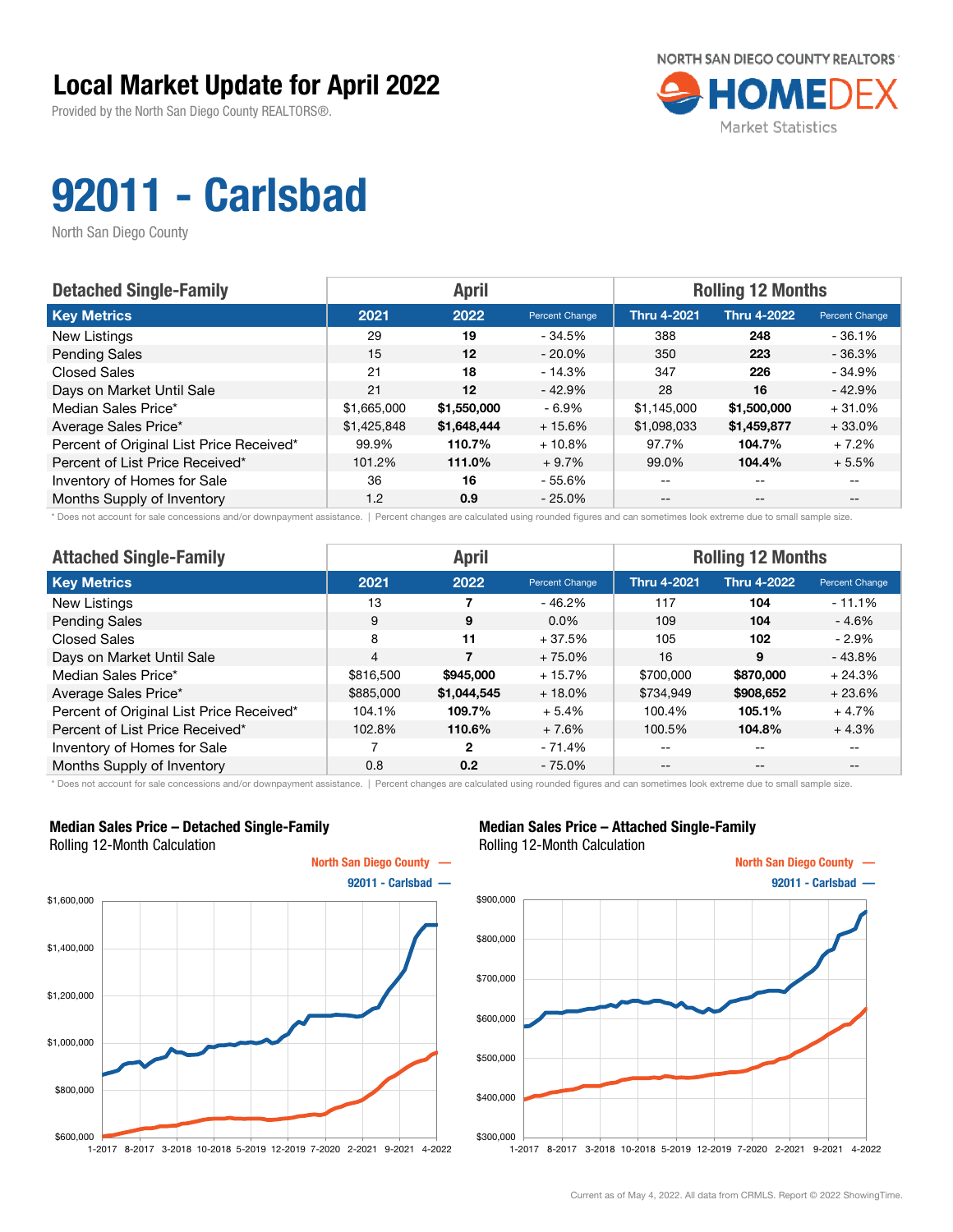Provided by the North San Diego County REALTORS®.



# 92024 - Encinitas

North San Diego County

| <b>Detached Single-Family</b>            |             | <b>April</b> |                | <b>Rolling 12 Months</b> |                    |                |  |
|------------------------------------------|-------------|--------------|----------------|--------------------------|--------------------|----------------|--|
| <b>Key Metrics</b>                       | 2021        | 2022         | Percent Change | <b>Thru 4-2021</b>       | <b>Thru 4-2022</b> | Percent Change |  |
| New Listings                             | 50          | 39           | $-22.0\%$      | 695                      | 508                | $-26.9\%$      |  |
| <b>Pending Sales</b>                     | 52          | 36           | $-30.8%$       | 595                      | 427                | $-28.2%$       |  |
| <b>Closed Sales</b>                      | 57          | 38           | $-33.3%$       | 573                      | 446                | $-22.2%$       |  |
| Days on Market Until Sale                | 15          | 14           | $-6.7%$        | 29                       | 19                 | $-34.5%$       |  |
| Median Sales Price*                      | \$1,750,000 | \$2,336,250  | $+33.5%$       | \$1,524,500              | \$1,875,000        | $+23.0%$       |  |
| Average Sales Price*                     | \$2,048,495 | \$2,599,822  | $+26.9%$       | \$1,720,508              | \$2,211,632        | $+28.5%$       |  |
| Percent of Original List Price Received* | 104.5%      | 107.2%       | $+2.6%$        | 98.2%                    | 103.3%             | $+5.2%$        |  |
| Percent of List Price Received*          | 103.9%      | 107.2%       | $+3.2%$        | 99.4%                    | 103.6%             | $+4.2%$        |  |
| Inventory of Homes for Sale              | 75          | 28           | $-62.7%$       | $- -$                    | $- -$              |                |  |
| Months Supply of Inventory               | 1.5         | 0.8          | $-46.7%$       | $- -$                    | $- -$              |                |  |

\* Does not account for sale concessions and/or downpayment assistance. | Percent changes are calculated using rounded figures and can sometimes look extreme due to small sample size.

| <b>Attached Single-Family</b>            |             | <b>April</b> |                | <b>Rolling 12 Months</b> |                    |                |  |
|------------------------------------------|-------------|--------------|----------------|--------------------------|--------------------|----------------|--|
| <b>Key Metrics</b>                       | 2021        | 2022         | Percent Change | <b>Thru 4-2021</b>       | <b>Thru 4-2022</b> | Percent Change |  |
| New Listings                             | 23          | 10           | $-56.5%$       | 229                      | 206                | $-10.0\%$      |  |
| <b>Pending Sales</b>                     | 21          | 11           | $-47.6%$       | 206                      | 189                | $-8.3\%$       |  |
| <b>Closed Sales</b>                      | 21          | 19           | - 9.5%         | 197                      | 201                | $+2.0\%$       |  |
| Days on Market Until Sale                | 14          | 6            | $-57.1%$       | 21                       | 11                 | - 47.6%        |  |
| Median Sales Price*                      | \$800,000   | \$1,200,000  | $+50.0\%$      | \$717,000                | \$1,000,000        | $+39.5%$       |  |
| Average Sales Price*                     | \$1,197,882 | \$1,260,289  | $+5.2%$        | \$864,358                | \$1,187,979        | + 37.4%        |  |
| Percent of Original List Price Received* | 101.0%      | 109.8%       | $+8.7%$        | 99.7%                    | 104.1%             | $+4.4%$        |  |
| Percent of List Price Received*          | 100.6%      | 107.6%       | $+7.0%$        | 100.2%                   | 103.9%             | $+3.7%$        |  |
| Inventory of Homes for Sale              | 13          |              | $-46.2%$       | --                       | $- -$              | $- -$          |  |
| Months Supply of Inventory               | 0.8         | 0.4          | $-50.0\%$      | $- -$                    | $\qquad \qquad -$  | $- -$          |  |

\* Does not account for sale concessions and/or downpayment assistance. | Percent changes are calculated using rounded figures and can sometimes look extreme due to small sample size.

### Median Sales Price – Detached Single-Family Rolling 12-Month Calculation



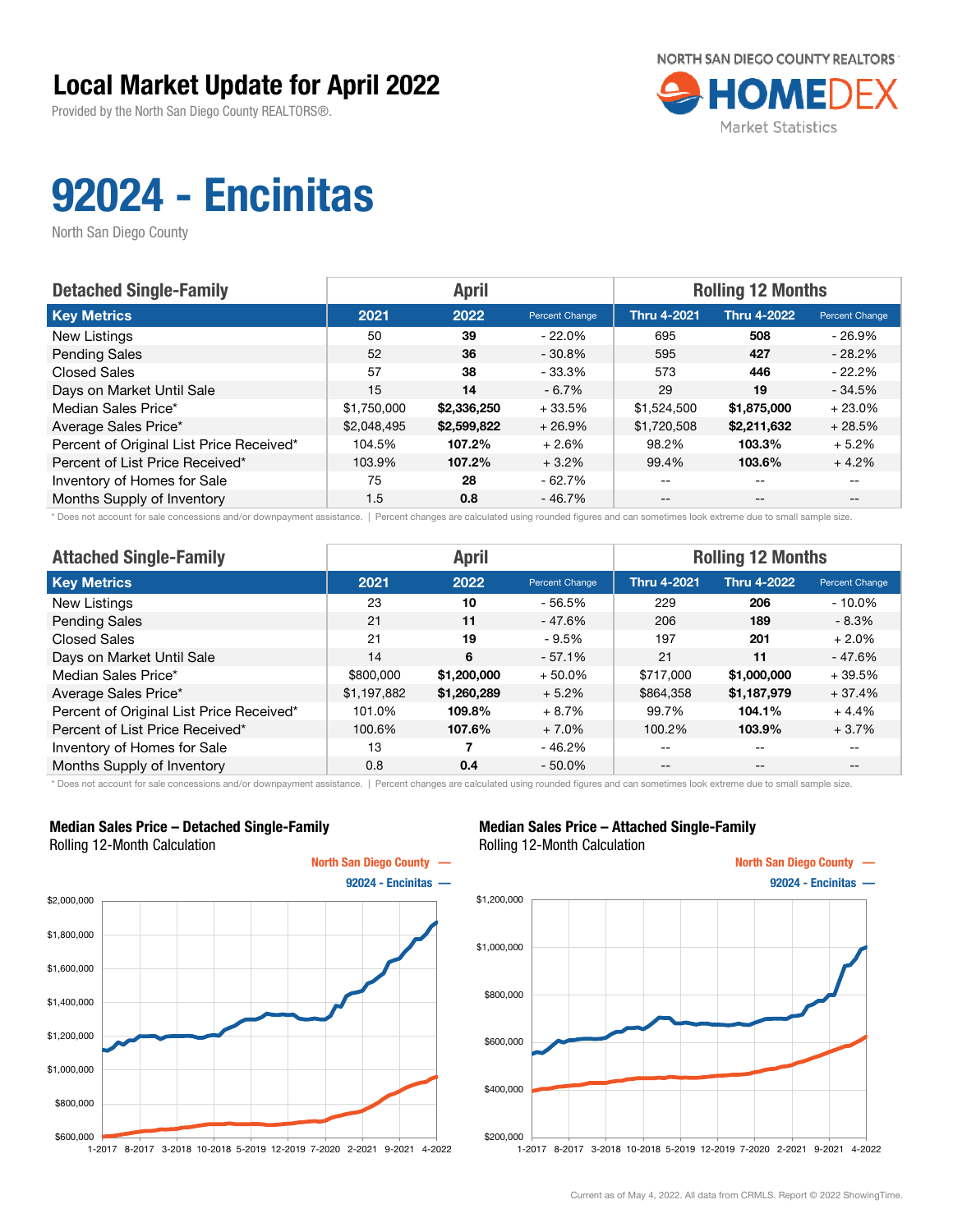Provided by the North San Diego County REALTORS®.



# 92054 - Oceanside

North San Diego County

| <b>Detached Single-Family</b>            |             | <b>April</b> |                | <b>Rolling 12 Months</b> |                    |                       |
|------------------------------------------|-------------|--------------|----------------|--------------------------|--------------------|-----------------------|
| <b>Key Metrics</b>                       | 2021        | 2022         | Percent Change | <b>Thru 4-2021</b>       | <b>Thru 4-2022</b> | <b>Percent Change</b> |
| New Listings                             | 30          | 33           | $+10.0\%$      | 374                      | 350                | $-6.4%$               |
| <b>Pending Sales</b>                     | 19          | 28           | $+47.4%$       | 303                      | 290                | $-4.3%$               |
| <b>Closed Sales</b>                      | 28          | 23           | $-17.9%$       | 309                      | 282                | $-8.7\%$              |
| Days on Market Until Sale                | 17          | 26           | $+52.9%$       | 29                       | 17                 | $-41.4%$              |
| Median Sales Price*                      | \$903,500   | \$1,225,000  | $+35.6%$       | \$810,350                | \$982,500          | $+21.2%$              |
| Average Sales Price*                     | \$1,183,232 | \$1,185,261  | $+0.2%$        | \$928,406                | \$1,122,078        | $+20.9%$              |
| Percent of Original List Price Received* | 103.9%      | 104.5%       | $+0.6%$        | 99.1%                    | 102.7%             | $+3.6%$               |
| Percent of List Price Received*          | 103.5%      | 105.2%       | $+1.6%$        | 100.0%                   | 102.7%             | $+2.7%$               |
| Inventory of Homes for Sale              | 47          | 31           | $-34.0%$       | --                       | --                 |                       |
| Months Supply of Inventory               | 1.9         | 1.3          | $-31.6%$       | $- -$                    | $- -$              | $- -$                 |

\* Does not account for sale concessions and/or downpayment assistance. | Percent changes are calculated using rounded figures and can sometimes look extreme due to small sample size.

| <b>Attached Single-Family</b>            | <b>April</b> |           |                | <b>Rolling 12 Months</b> |                    |                |  |
|------------------------------------------|--------------|-----------|----------------|--------------------------|--------------------|----------------|--|
| <b>Key Metrics</b>                       | 2021         | 2022      | Percent Change | <b>Thru 4-2021</b>       | <b>Thru 4-2022</b> | Percent Change |  |
| New Listings                             | 26           | 18        | $-30.8%$       | 267                      | 216                | $-19.1%$       |  |
| <b>Pending Sales</b>                     | 15           | 13        | $-13.3%$       | 243                      | 184                | $-24.3%$       |  |
| <b>Closed Sales</b>                      | 25           | 13        | $-48.0%$       | 240                      | 187                | $-22.1%$       |  |
| Days on Market Until Sale                | 41           | 8         | $-80.5%$       | 41                       | 19                 | $-53.7%$       |  |
| Median Sales Price*                      | \$810,000    | \$791,212 | $-2.3\%$       | \$661,000                | \$755,000          | $+14.2%$       |  |
| Average Sales Price*                     | \$831,966    | \$834,965 | $+0.4%$        | \$750,570                | \$820,142          | $+9.3%$        |  |
| Percent of Original List Price Received* | 100.4%       | 102.7%    | $+2.3%$        | 97.7%                    | 101.2%             | $+3.6%$        |  |
| Percent of List Price Received*          | 99.6%        | 102.3%    | $+2.7%$        | 98.3%                    | 101.3%             | $+3.1%$        |  |
| Inventory of Homes for Sale              | 25           | 15        | $-40.0\%$      | --                       | $- -$              | $- -$          |  |
| Months Supply of Inventory               | 1.2          | 1.0       | $-16.7%$       | $- -$                    | $\qquad \qquad -$  | $- -$          |  |

\* Does not account for sale concessions and/or downpayment assistance. | Percent changes are calculated using rounded figures and can sometimes look extreme due to small sample size.

### Median Sales Price – Detached Single-Family Rolling 12-Month Calculation



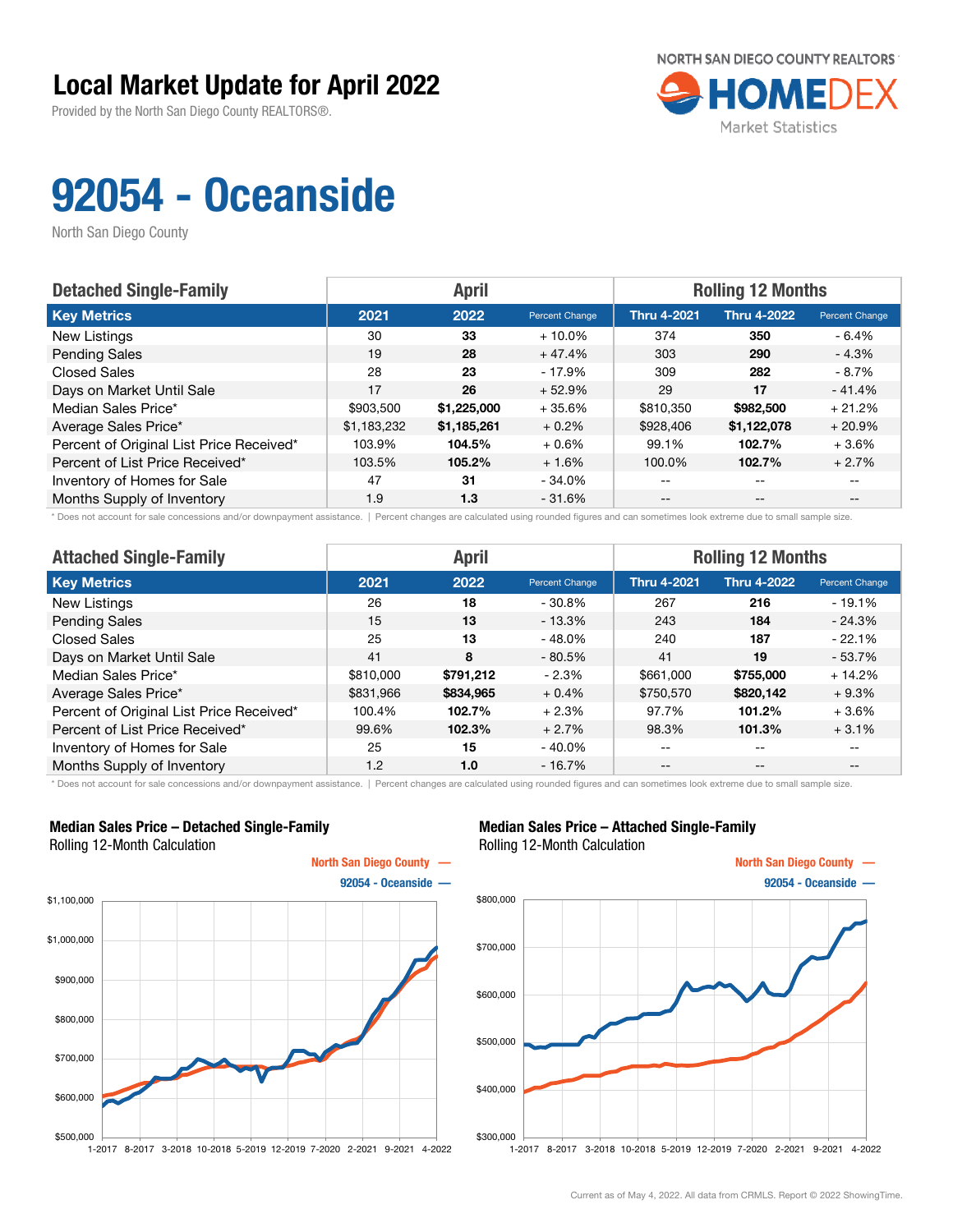Provided by the North San Diego County REALTORS®.



# 92056 - Oceanside

North San Diego County

| <b>Detached Single-Family</b>            | <b>Rolling 12 Months</b><br><b>April</b> |           |                |                    |                    |                       |
|------------------------------------------|------------------------------------------|-----------|----------------|--------------------|--------------------|-----------------------|
| <b>Key Metrics</b>                       | 2021                                     | 2022      | Percent Change | <b>Thru 4-2021</b> | <b>Thru 4-2022</b> | <b>Percent Change</b> |
| New Listings                             | 46                                       | 43        | - 6.5%         | 587                | 575                | $-2.0\%$              |
| <b>Pending Sales</b>                     | 45                                       | 27        | $-40.0\%$      | 546                | 528                | $-3.3%$               |
| <b>Closed Sales</b>                      | 49                                       | 47        | $-4.1%$        | 534                | 542                | $+1.5%$               |
| Days on Market Until Sale                | 10                                       | 7         | $-30.0\%$      | 13                 | 10                 | $-23.1%$              |
| Median Sales Price*                      | \$720,000                                | \$945,000 | $+31.3%$       | \$650,000          | \$810,000          | $+24.6%$              |
| Average Sales Price*                     | \$691,220                                | \$986,989 | $+42.8%$       | \$646.422          | \$828,520          | $+28.2%$              |
| Percent of Original List Price Received* | 106.3%                                   | 107.8%    | $+1.4%$        | 101.8%             | 105.0%             | $+3.1%$               |
| Percent of List Price Received*          | 105.3%                                   | 106.7%    | $+1.3%$        | 101.7%             | 104.3%             | $+2.6%$               |
| Inventory of Homes for Sale              | 45                                       | 32        | $-28.9\%$      | $- -$              | $-$                |                       |
| Months Supply of Inventory               | 1.0                                      | 0.7       | $-30.0\%$      | $- -$              | $- -$              |                       |

\* Does not account for sale concessions and/or downpayment assistance. | Percent changes are calculated using rounded figures and can sometimes look extreme due to small sample size.

| <b>Attached Single-Family</b>            | <b>April</b> |           |                | <b>Rolling 12 Months</b> |                    |                |  |
|------------------------------------------|--------------|-----------|----------------|--------------------------|--------------------|----------------|--|
| <b>Key Metrics</b>                       | 2021         | 2022      | Percent Change | <b>Thru 4-2021</b>       | <b>Thru 4-2022</b> | Percent Change |  |
| New Listings                             | 32           | 33        | $+3.1%$        | 349                      | 326                | - 6.6%         |  |
| <b>Pending Sales</b>                     | 27           | 28        | $+3.7%$        | 337                      | 303                | $-10.1%$       |  |
| Closed Sales                             | 30           | 18        | $-40.0\%$      | 323                      | 302                | - 6.5%         |  |
| Days on Market Until Sale                | 9            | 10        | $+11.1%$       | 19                       | 10                 | $-47.4%$       |  |
| Median Sales Price*                      | \$519,500    | \$692,500 | $+33.3%$       | \$487,900                | \$582,500          | $+19.4%$       |  |
| Average Sales Price*                     | \$536,228    | \$761,011 | $+41.9%$       | \$497,198                | \$618,412          | $+24.4%$       |  |
| Percent of Original List Price Received* | 102.9%       | 109.1%    | $+6.0%$        | 100.7%                   | 103.6%             | $+2.9%$        |  |
| Percent of List Price Received*          | 102.9%       | 108.9%    | $+5.8%$        | 100.6%                   | 103.2%             | $+2.6%$        |  |
| Inventory of Homes for Sale              | 24           | 17        | $-29.2%$       | --                       | $- -$              | $- -$          |  |
| Months Supply of Inventory               | 0.9          | 0.7       | $-22.2%$       | $- -$                    | $- -$              | $- -$          |  |

\* Does not account for sale concessions and/or downpayment assistance. | Percent changes are calculated using rounded figures and can sometimes look extreme due to small sample size.

#### Median Sales Price – Detached Single-Family Rolling 12-Month Calculation



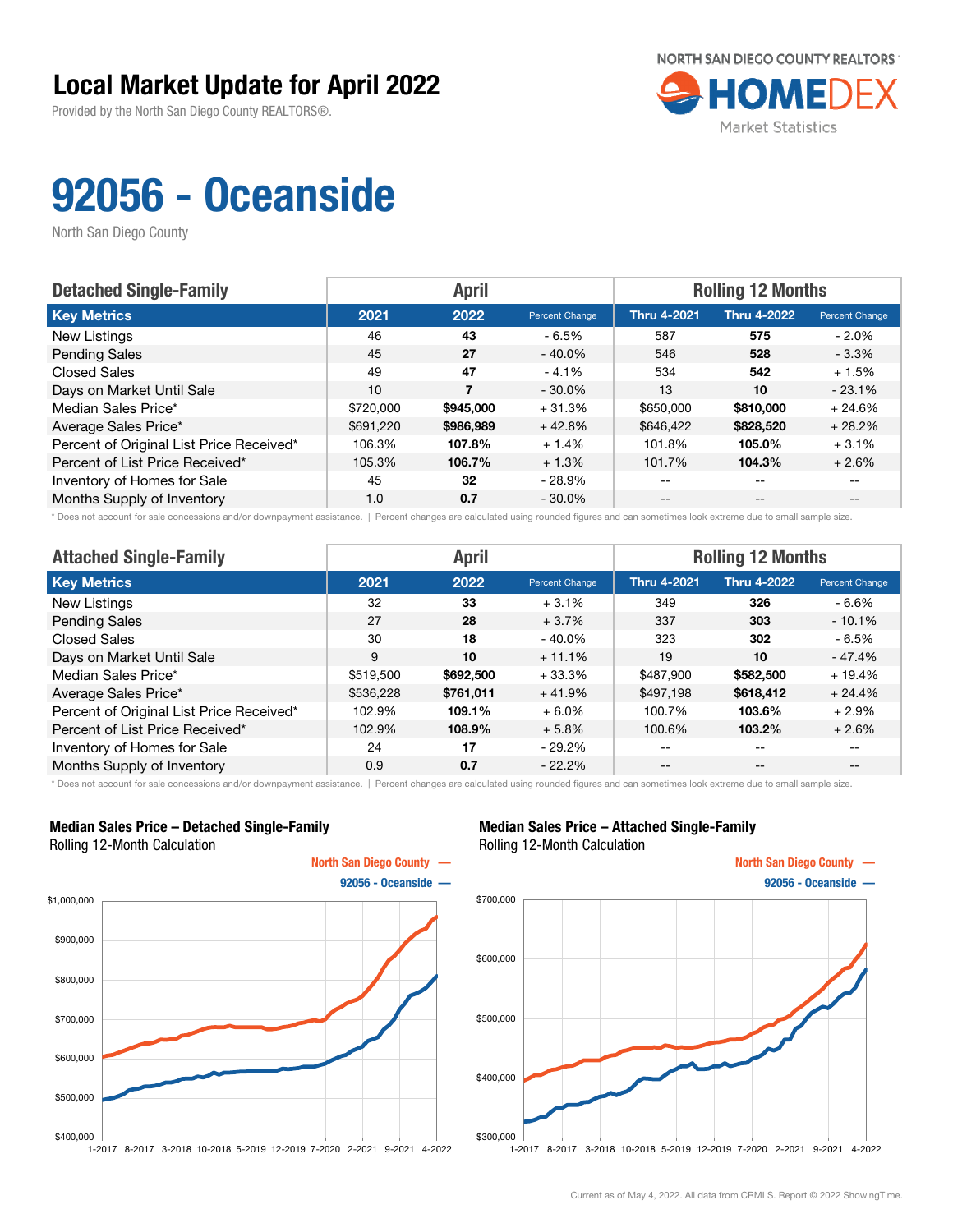Provided by the North San Diego County REALTORS®.



# 92057 - Oceanside

North San Diego County

| <b>Detached Single-Family</b>            |           | <b>April</b> |                | <b>Rolling 12 Months</b> |                    |                       |
|------------------------------------------|-----------|--------------|----------------|--------------------------|--------------------|-----------------------|
| <b>Key Metrics</b>                       | 2021      | 2022         | Percent Change | <b>Thru 4-2021</b>       | <b>Thru 4-2022</b> | <b>Percent Change</b> |
| New Listings                             | 68        | 60           | $-11.8%$       | 699                      | 728                | $+4.1%$               |
| <b>Pending Sales</b>                     | 50        | 51           | $+2.0%$        | 685                      | 651                | $-5.0\%$              |
| <b>Closed Sales</b>                      | 55        | 59           | $+7.3%$        | 676                      | 652                | $-3.6%$               |
| Days on Market Until Sale                | 12        | 10           | $-16.7%$       | 20                       | 13                 | $-35.0%$              |
| Median Sales Price*                      | \$710,800 | \$902,500    | $+27.0%$       | \$622,500                | \$775,000          | $+24.5%$              |
| Average Sales Price*                     | \$722,657 | \$928,168    | $+28.4%$       | \$623,319                | \$788.744          | $+26.5%$              |
| Percent of Original List Price Received* | 104.4%    | 107.4%       | $+2.9%$        | 101.1%                   | 104.5%             | $+3.4%$               |
| Percent of List Price Received*          | 103.8%    | 105.8%       | $+1.9%$        | 100.9%                   | 104.1%             | $+3.2%$               |
| Inventory of Homes for Sale              | 48        | 49           | $+2.1%$        | --                       | --                 |                       |
| Months Supply of Inventory               | 0.8       | 0.9          | $+12.5%$       | --                       | $- -$              | $- -$                 |

\* Does not account for sale concessions and/or downpayment assistance. | Percent changes are calculated using rounded figures and can sometimes look extreme due to small sample size.

| <b>Attached Single-Family</b>            | <b>April</b> |           |                | <b>Rolling 12 Months</b> |                    |                |  |
|------------------------------------------|--------------|-----------|----------------|--------------------------|--------------------|----------------|--|
| <b>Key Metrics</b>                       | 2021         | 2022      | Percent Change | <b>Thru 4-2021</b>       | <b>Thru 4-2022</b> | Percent Change |  |
| New Listings                             | 32           | 38        | $+18.8%$       | 325                      | 371                | $+14.2%$       |  |
| <b>Pending Sales</b>                     | 33           | 20        | $-39.4%$       | 318                      | 330                | $+3.8%$        |  |
| <b>Closed Sales</b>                      | 35           | 30        | $-14.3%$       | 317                      | 339                | $+6.9%$        |  |
| Days on Market Until Sale                | 21           | 10        | $-52.4%$       | 23                       | 13                 | $-43.5%$       |  |
| Median Sales Price*                      | \$380,000    | \$502,500 | $+32.2%$       | \$381,000                | \$465,000          | $+22.0%$       |  |
| Average Sales Price*                     | \$391,000    | \$547,050 | $+39.9%$       | \$388,995                | \$485,823          | $+24.9%$       |  |
| Percent of Original List Price Received* | 101.0%       | 106.6%    | $+5.5%$        | 99.6%                    | 103.5%             | $+3.9\%$       |  |
| Percent of List Price Received*          | 101.4%       | 105.7%    | $+4.2%$        | 100.0%                   | 103.3%             | $+3.3%$        |  |
| Inventory of Homes for Sale              | 18           | 27        | $+50.0\%$      | --                       | $- -$              | $- -$          |  |
| Months Supply of Inventory               | 0.7          | 1.0       | $+42.9%$       | $- -$                    | $\qquad \qquad -$  | --             |  |

\* Does not account for sale concessions and/or downpayment assistance. | Percent changes are calculated using rounded figures and can sometimes look extreme due to small sample size.

#### Median Sales Price – Detached Single-Family Rolling 12-Month Calculation



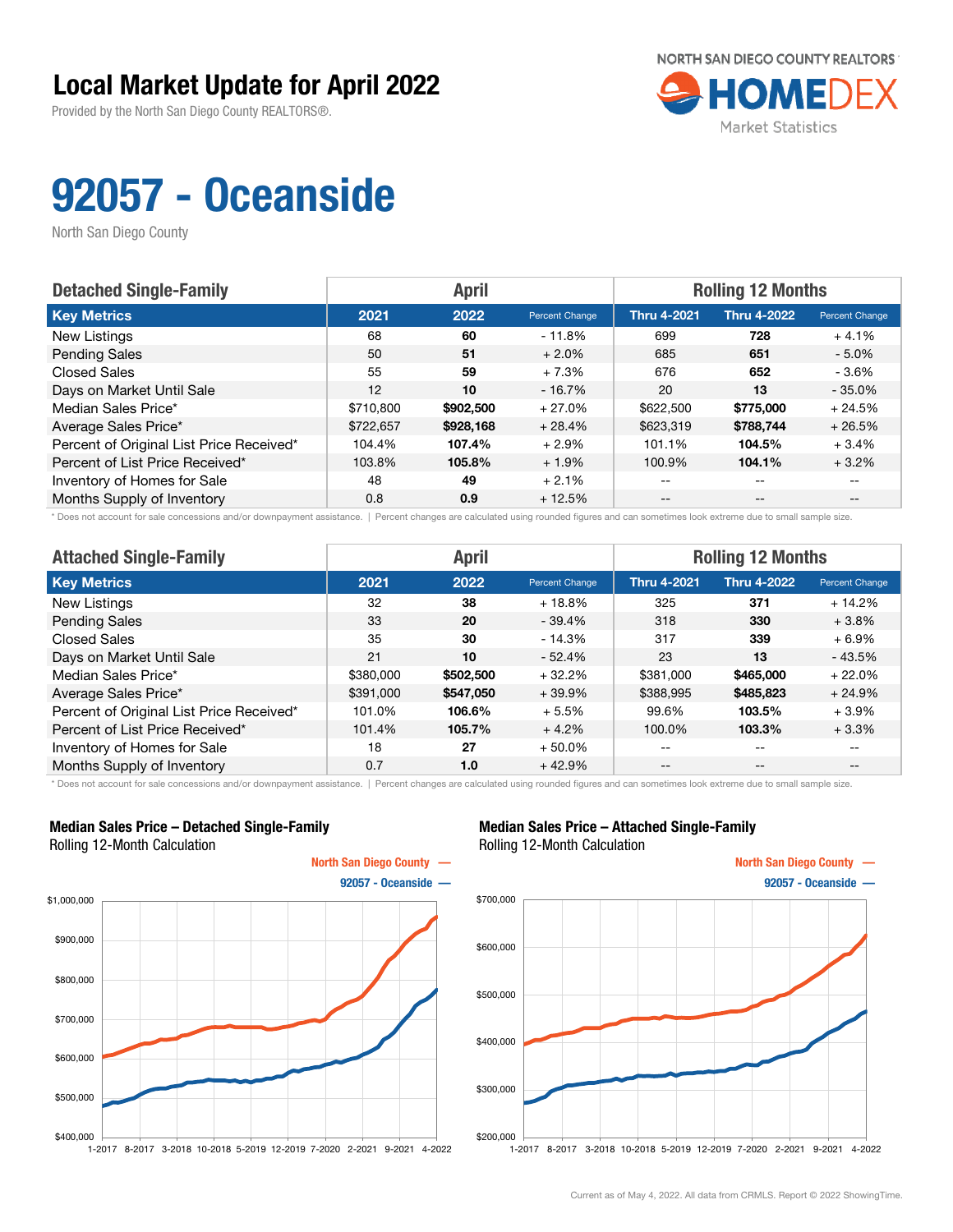Provided by the North San Diego County REALTORS®.



# 92058 - Oceanside

North San Diego County

| <b>Detached Single-Family</b>            |           | <b>April</b> |                | <b>Rolling 12 Months</b> |                    |                       |
|------------------------------------------|-----------|--------------|----------------|--------------------------|--------------------|-----------------------|
| <b>Key Metrics</b>                       | 2021      | 2022         | Percent Change | <b>Thru 4-2021</b>       | <b>Thru 4-2022</b> | <b>Percent Change</b> |
| New Listings                             | 17        | 23           | $+35.3%$       | 172                      | 182                | $+5.8%$               |
| <b>Pending Sales</b>                     | 12        | 13           | $+8.3%$        | 166                      | 165                | $-0.6\%$              |
| <b>Closed Sales</b>                      | 12        | 17           | $+41.7%$       | 167                      | 164                | $-1.8%$               |
| Days on Market Until Sale                | 7         | 7            | $0.0\%$        | 28                       | 14                 | $-50.0\%$             |
| Median Sales Price*                      | \$669,000 | \$830,000    | $+24.1%$       | \$540,000                | \$728,500          | $+34.9%$              |
| Average Sales Price*                     | \$627,875 | \$791,176    | $+26.0%$       | \$491,056                | \$700.594          | $+42.7%$              |
| Percent of Original List Price Received* | 106.7%    | 104.7%       | $-1.9\%$       | 99.0%                    | 103.3%             | $+4.3%$               |
| Percent of List Price Received*          | 106.1%    | 102.9%       | $-3.0\%$       | 99.9%                    | 102.3%             | $+2.4%$               |
| Inventory of Homes for Sale              | 18        | 13           | - 27.8%        | --                       | $\qquad \qquad -$  |                       |
| Months Supply of Inventory               | 1.3       | 0.9          | $-30.8%$       | $- -$                    | $\qquad \qquad -$  |                       |

\* Does not account for sale concessions and/or downpayment assistance. | Percent changes are calculated using rounded figures and can sometimes look extreme due to small sample size.

| <b>Attached Single-Family</b>            | <b>April</b> |           |                | <b>Rolling 12 Months</b> |                    |                |  |
|------------------------------------------|--------------|-----------|----------------|--------------------------|--------------------|----------------|--|
| <b>Key Metrics</b>                       | 2021         | 2022      | Percent Change | <b>Thru 4-2021</b>       | <b>Thru 4-2022</b> | Percent Change |  |
| New Listings                             | 10           | 2         | $-80.0\%$      | 103                      | 123                | $+19.4%$       |  |
| <b>Pending Sales</b>                     | 9            | 6         | $-33.3%$       | 91                       | 120                | $+31.9%$       |  |
| <b>Closed Sales</b>                      | 8            | 14        | $+75.0%$       | 90                       | 126                | $+40.0%$       |  |
| Days on Market Until Sale                | 7            | 9         | $+28.6%$       | 14                       | 9                  | $-35.7%$       |  |
| Median Sales Price*                      | \$432,500    | \$587,500 | $+35.8%$       | \$396,250                | \$502,500          | $+26.8%$       |  |
| Average Sales Price*                     | \$429,625    | \$606,492 | $+41.2%$       | \$397,526                | \$502,468          | $+26.4%$       |  |
| Percent of Original List Price Received* | 105.1%       | 105.2%    | $+0.1%$        | 101.2%                   | 105.2%             | $+4.0%$        |  |
| Percent of List Price Received*          | 102.7%       | 104.4%    | $+1.7%$        | 101.1%                   | 103.8%             | $+2.7%$        |  |
| Inventory of Homes for Sale              | 9            |           | $-88.9%$       | --                       | $- -$              | $- -$          |  |
| Months Supply of Inventory               | 1.2          | 0.1       | $-91.7%$       | $- -$                    | $\qquad \qquad -$  | $- -$          |  |

\* Does not account for sale concessions and/or downpayment assistance. | Percent changes are calculated using rounded figures and can sometimes look extreme due to small sample size.

### Median Sales Price – Detached Single-Family Rolling 12-Month Calculation